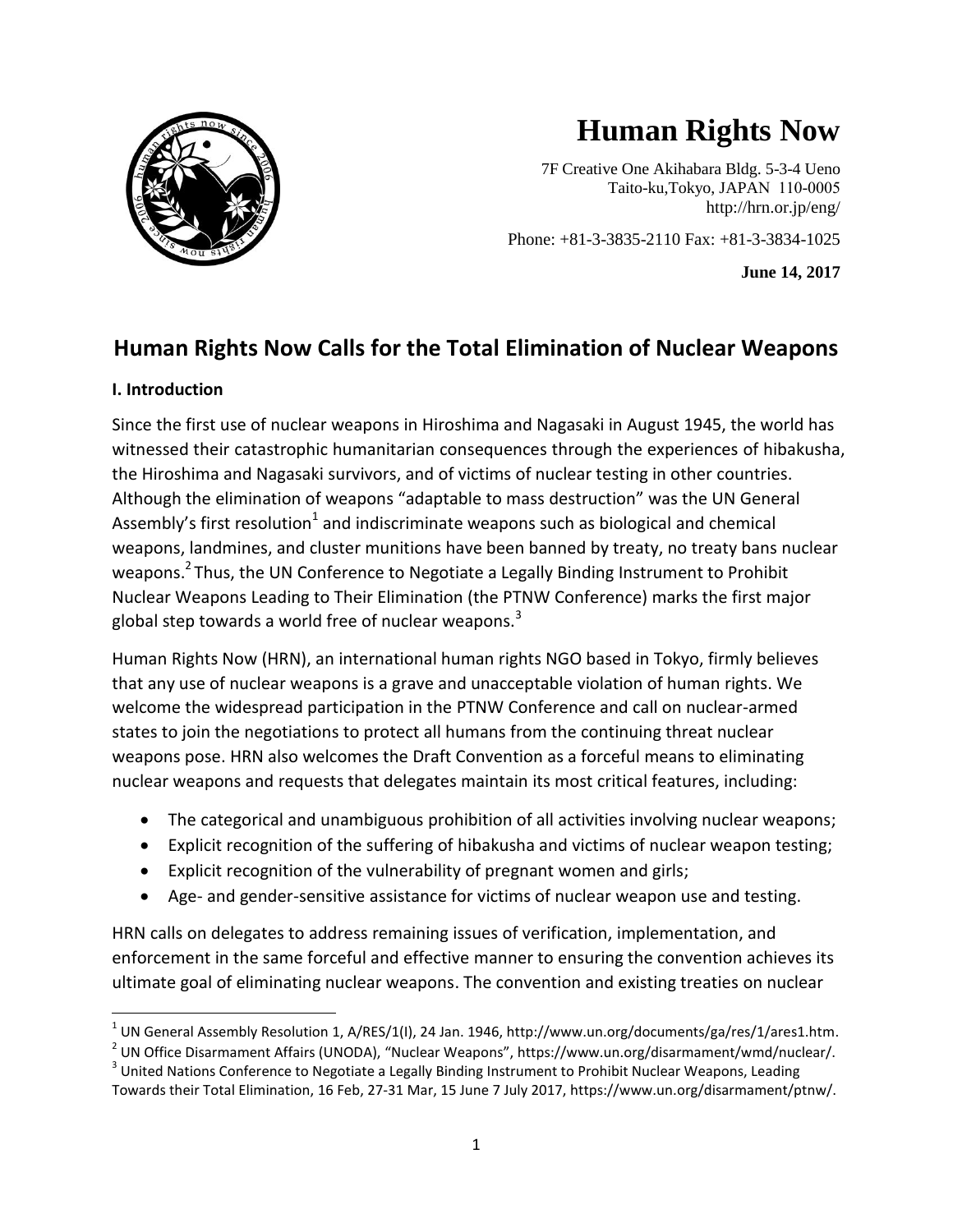weapons should also be mutually reinforcing. HRN also calls on all states, both nuclear- and non-nuclear armed, to ratify the convention on completion and participate in good faith.

### **II. Catastrophic Humanitarian Consequences of Nuclear Weapons**

Nuclear weapons are the most destructive, inhumane, and indiscriminate of weapons ever invented. A single nuclear bomb can erase an entire city, kill millions of civilians, and cause enduring harms to future generations and the environment.<sup>4</sup> Their catastrophic humanitarian consequences have been indisputably established and recounted by hibakusha, scientists, physicians and nuclear experts around the world.<sup>5</sup> Particularly negative effects are borne by pregnant women and girls.<sup>6</sup> Even aside from the risk of intentional state use, there are risks of accidental detonations and acts of terrorism which could trigger a nuclear exchange. With the number of nuclear weapons currently existing, more people could be killed in a single day than during the entirety of World War II.<sup>7</sup>

## **III. The Duty for States to Participate in the Elimination of Nuclear Weapons**

Nuclear-armed states thus have a clear moral obligation to eliminate their nuclear stockpiles. They also have a compelling strategic interest as the most likely targets of nuclear weapons are other nuclear armed states.<sup>8</sup> Additionally they have made a political commitment to taking measures to achieve Sustainable Development Goal 16 on global peace, a commitment that is incompatible with maintaining nuclear weapons. 9

Nuclear-armed states also have international legal duties to eliminate nuclear weapons. It is undeniable that the use or threat of use of nuclear weapons violates states' international human rights duties, including the right to life.<sup>10</sup> The UN Committee on Civil and Political Rights

l

<sup>&</sup>lt;sup>4</sup> International Campaign to Abolish Nuclear Weapons, "Catastrophic Harm", http://www.icanw.org/thefacts/catastrophic-harm/.

 $<sup>5</sup>$  Chair's Summary of the Vienna Convention, 9 Dec. 2014, available at:</sup>

http://www.mofa.go.jp/mofaj/files/000062699.pdf. Evan Douple, et al, "Long-term Radiation-Related Health Effects in a Unique Human Population: Lessons Learned from Atomic Bomb Survivors of Hiroshima and Nagasaki".  $^6$  Disaster Med Public Health Prep. 2011 Mar; 5(0 1): S122–S133, https://www.ncbi.nlm.nih.gov/pmc/articles/

PMC3907953/; ICANW, "Catastrophic Harm", http://www.icanw.org/the-facts/catastrophic-harm/.

 $^7$  Project for Study of the 21st Century (PS21), "PS21 Survey: Experts see increased risk of nuclear war", https://projects21.org/2015/11/12/ps21-survey-experts-see-increased-risk-of-nuclear-war/. IPPNW, "Banning Nuclear Weapons: The Humanitarian Facts", https://hinwcampaignkit.org/section-1/section-1/.  $^8$  PS21, Id.

<sup>&</sup>lt;sup>9</sup> UNDP, "Sustainable Development Goals", http://www.undp.org/content/undp/en/home/sustainabledevelopment-goals.html.

<sup>&</sup>lt;sup>10</sup> In particular, UN General Assembly, Universal Declaration of Human Rights (UDHR), 10 Dec. 1948, Article 3, http://www.un.org/en/universal-declaration-human-rights/; UN General Assembly, International Covenant on Civil and Political Rights (ICCPR), 16 Dec. 1966, 999 UNTS 171, Article 6,

http://www.ohchr.org/EN/ProfessionalInterest/Pages/CCPR.aspx. The right to life is also recognized in the European Convention on Human Rights, Article 2; the American Convention on Human Rights, Article 4; and the African Charter on Human and People's Rights, Article 4. In international humanitarian law, the Geneva Conventions, Common Article 3 (particular they Fourth Geneva Convention on protection of civilians), prohibits the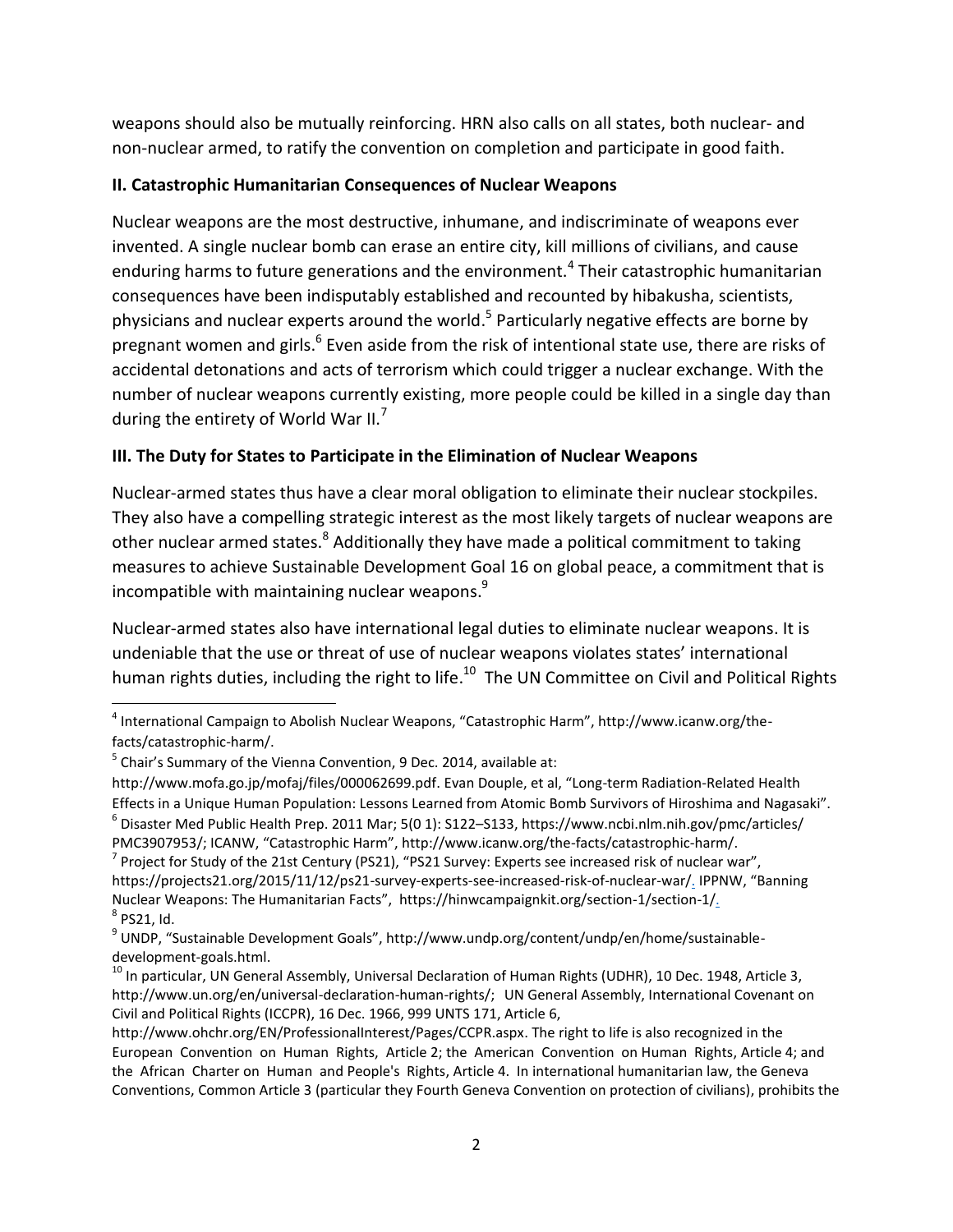commented that activities involving nuclear weapons from their design, testing, production, possession, and use, are "among the greatest threats to the right to life which confront mankind today" and "should be prohibited and recognized as crimes against humanity."<sup>11</sup> The International Court of Justice (ICJ) found that the right to life applies even during armed conflict to restrict nuclear weapon use, $^{12}$  and that humanitarian law duties such as protecting civilians<sup>13</sup> and not causing unnecessary suffering<sup>14</sup> are "scarcely reconcilable" with their use.<sup>15</sup> By their nature, nuclear weapons indiscriminately target mass numbers of civilians and cause cruel and inhumane suffering to all humans through physical trauma, burns, permanent disfigurement, cancer, and other severe illnesses. The ICJ also reaffirmed that nuclear-armed states under the Non-Proliferation Treaty (NPT) already have a legal duty to achieve nuclear disarmament.<sup>16</sup>

Nuclear-armed states must thus participate in efforts to eliminate nuclear weapons by their own duties, commitments, and interests; and they have no credible justification to abandon these duties and responsibilities.

#### **IV. The Draft Convention on the Prohibition of Nuclear Weapons**

The Draft Convention is forceful in its categorical prohibitions and humanitarian stance. Its preamble explicitly recognizes the "catastrophic humanitarian consequences" of the use of nuclear weapons, a ban on their use "under any circumstances" (even necessity), their disproportionate impacts on pregnant women and girls, and the suffering of hibakusha and nuclear testing victims.<sup>17</sup> It also reaffirms the roles of the NPT, Comprehensive Nuclear Test Ban Treaty, and nuclear weapon free zone treaties. Consistent with delegates' near universal support for bans on all activities associated with use or potential use of nuclear weapons,<sup>18</sup> the

<sup>13</sup> The principle of discrimination between military and civilian targets is part of customary IHL, and codified in Articles 48, 51(2) and 52(2) of Additional Protocol I, "Protocol Additional to the Geneva Conventions of 12 August 1949, and relating to the Protection of Victims of International Armed Conflicts (Protocol I)", 1125 UNTS 3, 8 June 1977. See https://ihl-databases.icrc.org/customary-ihl/eng/docs/v1\_cha\_chapter1\_rule1.

 $14$  The principle is codified by Article 35(2) of Additional Protocol I, id. For the principle's grounds as customary IHL, see, https://ihl-databases.icrc.org/customary-ihl/eng/docs/v1\_rul\_rule70.

 $\overline{\phantom{a}}$ 

taking of life of persons not involved in the conflict, International Committee of the Red Cross (ICRC), Geneva Convention Relative to the Protection of Civilian Persons in Time of War (Fourth Geneva Convention), 12 Aug. 1949, 75 UNTS 287, https://ihl-databases.icrc.org/applic/ihl/ihl.nsf/vwTreaties1949.xsp.

<sup>&</sup>lt;sup>11</sup> "CCPR General Comment No. 14: Article 6 (Right to Life): Nuclear Weapons and the Right to Life", adopted at the Human Rights Committee, 23rd Sess., 9 Nov. 1984, http://www.refworld.org/docid/453883f911.html, paras. 4, 6. <sup>12</sup> Legality of the Threat or Use of Nuclear Weapons, Advisory Opinion, I.C.J. Reports 1996, p. 226, International Court of Justice (ICJ), 8 July 1996.

<sup>&</sup>lt;sup>15</sup> ICJ, supra, note 12.

<sup>16</sup> Id., paras. 102-103.

 $17$  Draft Convention on the Prohibition of Nuclear Weapons, A/CONF.229/2017/CRP.1, 22 May 2017,

https://s3.amazonaws.com/unoda-web/wp-content/uploads/2017/05/A-CONF.229-CRP.1.pdf.

<sup>&</sup>lt;sup>18</sup> Kate Hudson, "Nuclear ban treaty negotiations", Mar 28 – Apr. 1, 2017, http://www.cnduk.org/cndmedia/item/2706-nuclear-ban-treaty-negotiations-day-two; http://www.cnduk.org/cnd-media/item/2707 nuclear-ban-treaty-negotiations-day-three. Ray Acheson, "What will be in the ban?", 3 Apr. 2017, http://thebulletin.org/what-will-be-ban.